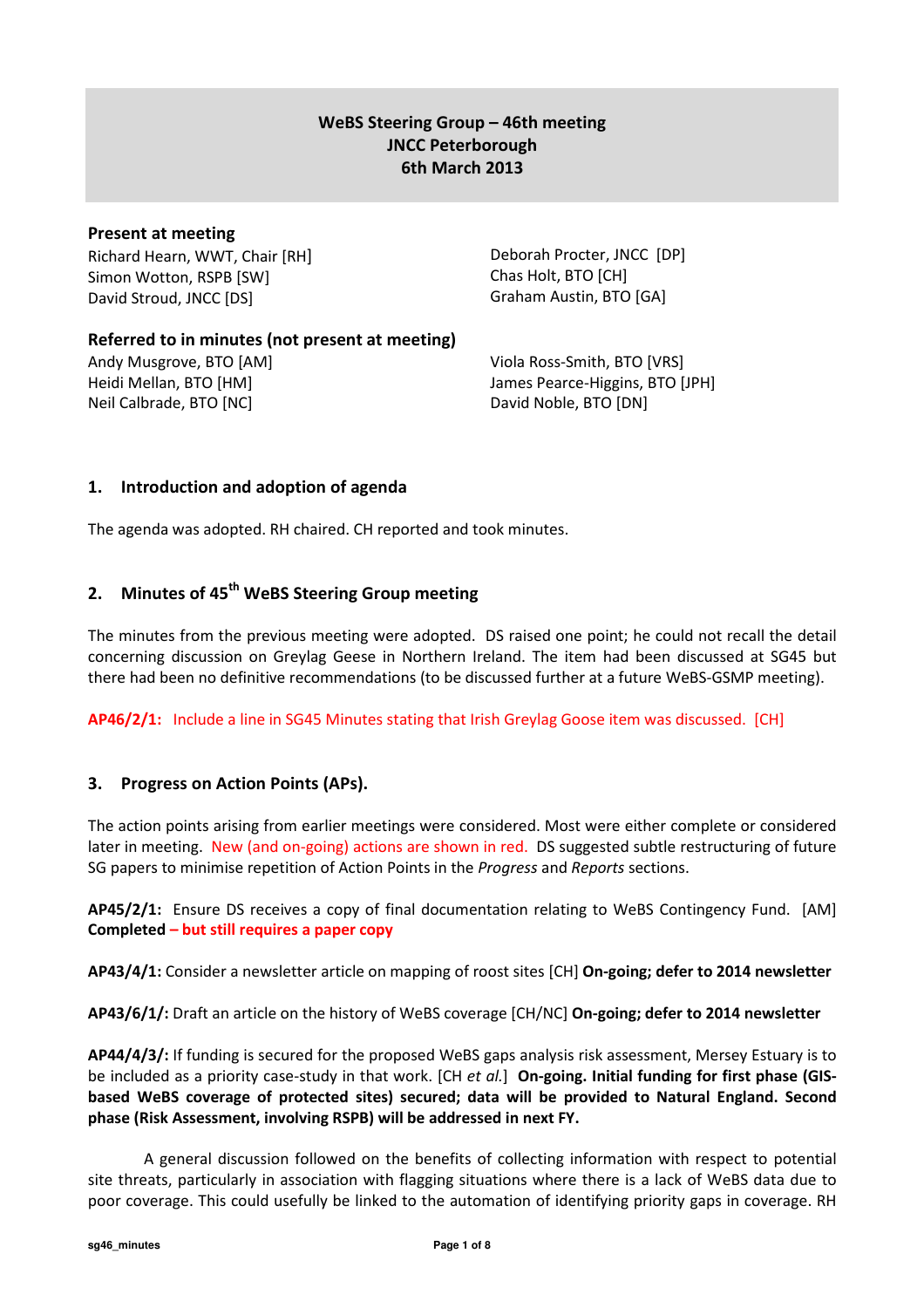raised the point that there is no national program to monitor threats, and drew comparison with the IBA pro-forma. DS referred to a past NCC estuary review. CH stated that the next element of the WeBS/RSPB Risk Assessment work would probably be to focus on Mersey Estuary as a case study, and consult with the WeBS counter network re perceived sites threats, reasons for gaps in coverage, etc. CH said that I-WeBS had recently produced a questionnaire to send to all I-WeBS counters with the aim of collecting habitat and site threat data; all agreed that a similar approach by WeBS would be useful but difficult to use results.

AP44/11/2: Partners to compile list of research questions (concept-note format) to suggest to universities. This will probably initially be based on ideas listed on the development list, but can also be broadened. Potential university contacts also to be suggested (All) On-going; see below.

AP46/3/1: Modify Development document into a spreadsheet to assist in costing projects, drafting of concept notes, and liaising with universities. As time allows, look to turn each idea into a concept note. [CH]

AP45/4/1: Create "LO Vacancies" section on website and promote via social media. [HM] Completed

AP45/5/1: Consider more intermediate-level WeBS training courses for 2013/14. [NC, CH] Further courses at Snettisham agreed; dates being arranged for late 2013

AP45/5/2: Progress work on online tutorials; WeBS Online [HM], field methods. [CH, NC] Online tutorials completed

AP45/5/3: Create a section on the WeBS website for collation of counters' WeBS-related videos etc. and instructions on how best to make use of it. [HM] Completed

AP45/5/4: Produce WeBS newsletter article to improve counter awareness of the importance of WeBS counts with respect to site designations etc. [NC et al.] On-going; scheduled for 2013 newsletter

AP45/7/1: Include Humber Low Tide Counts as a feature in next WeBS report. [CH, NC] On-going; incorporated in page layout for report (discussed later)

AP45/8/1: Produce a page plan of new paper report. [CH et al.] Completed (discussed later)

AP45/8/2: Include facility within online system to view data by wetland habitat categories. [CH, GA] Ongoing; incorporated into online reporting interface (discussed later)

AP45/8/3: Ensure on-line publication of WeBS Alerts by March 2013. [GA et al.] On-going; on schedule (discussed later)

AP45/9/1: Finalise wording of service level agreement. [NC et al.] (Completed)

AP45/10/1: Produce a summary document detailing the costs of testing the feasibility of using drones for different elements of waterbird monitoring in UK. [AM et al.] On-going (discussed later); concept note in prep.

AP45/10/2: Proposal and estimated budget for next NEWS to be circulated as soon as possible. [AM et al.] On-going (discussed later); proposal in prep.

AP45/10/3: Progress work on methods review paper, including consultation with AEWA . [CH et al.] Ongoing; discussions with AEWA (and Wetlands International)

AP45/11/1: Progress work on stratification; aim for paper to be drafted by SG46. [VRS] On-going (discussed later)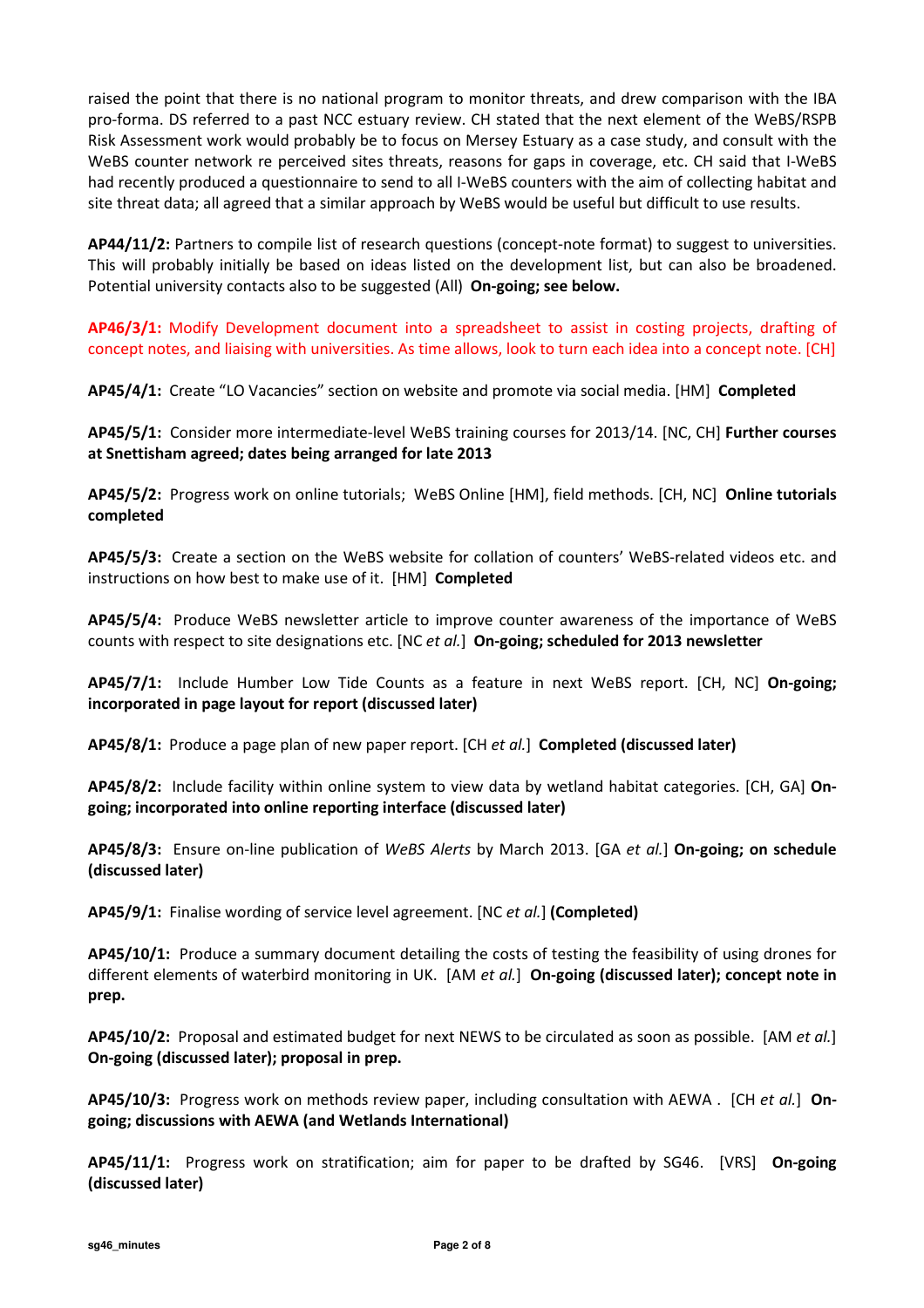AP45/12/1: Seek information from ringers who undertake studies on Water Rail. [NC, CH] On-going

AP45/13/1: WeBS/BTO to provide contribution to Waterbirds section of MCCIP Report Card. [JPH, CH] Completed; contribution in review

AP45/15/1: Collaborative paper between WWT and others (incl WeBS) to be advanced. [RH, CH] On-going

WWT are working on collating datasets; RH envisaged significant progress by SG47.

AP45/15/2: GSMP & WeBS to continue discussions relating to GSMP-monitored geese and swans. [RH, CH] On-going; meeting arranged to discuss several items

# 4. Progress versus deadlines

CH reviewed progress against standard data submission and reporting deadlines. Currently the reporting deadlines are the same as used for previous years; RH suggested that these dates might need to be modified to account for the new reporting schedule. DS suggested use of Gant chart with intermediate milestones to help plan the reporting schedule.

AP46/4/1: Update the reporting dates on the 'Progress vs. Deadlines' table with timings for new online and paper reports, and produce a Gant chart to plan the reporting schedule. [CH]

# 5. Counter network

CH provided update. New LOs have been recruited for: Gwent [excl. Severn Estuary], Caithness, East Yorkshire & Scarborough [excl. Humber], Derbyshire, and East Lancashire & Fylde. Vacancies in the Local Organiser network were reviewed; current gaps in LO coverage are: Carlingford Lough; Cheshire North; Clwyd; Co. Antrim; Co. Armagh; Co. Down; Co. Fermanagh; Co. Londonderry; Co. Tyrone; Durham; Essex (other sites); Huddersfield/Halifax area; Loughs Neagh and Beg; Merseyside inland; Outer Ards; South Down coast; South Yorkshire; Sutherland (excl. Moray Basin); West Inverness/Wester Ross; West Kent. In terms of specific site issues, CH reported improved coverage of the Mersey Estuary; helped by a new LO, newly recruited counters and input from Natural England. However, some gaps in coverage on the Humber Estuary, combined with the likely departure of a current LO, means that site has now become a priority in terms of recruitment of counters.

### AP46/5/1: Promote WeBS on the Humber and maximise opportunities for counter recruitment [HM et al.]

DS suggested that it would be timely to undertake an assessment of the demographics of the counter network (as per WeBS Agreement, to be done once per Agreement period). This would provide important information regarding the future state of WeBS with respect to the potential issue of ageing counters. CH pointed out that demographic information was collected as part of a questionnaire to counters in 2010; all agreed it would be useful to repeat this.

### AP46/5/2: Assess demographic of WeBS counter network [HM]

CH updated on the group about two recent cases of counters requesting their WeBS count data to be withheld from WeBS Local Organisers, county bird clubs and other external conservation NGOs. All agreed that this is contrary to wording in the WeBS Agreement: "WeBS is committed to making data and information readily available to users", and that the exclusion of certain data and restriction of access to LOs is neither feasible or practical. It was also agreed that any facility that currently provides counters with the option to specify that data cannot be forwarded to appropriate third parties should be removed.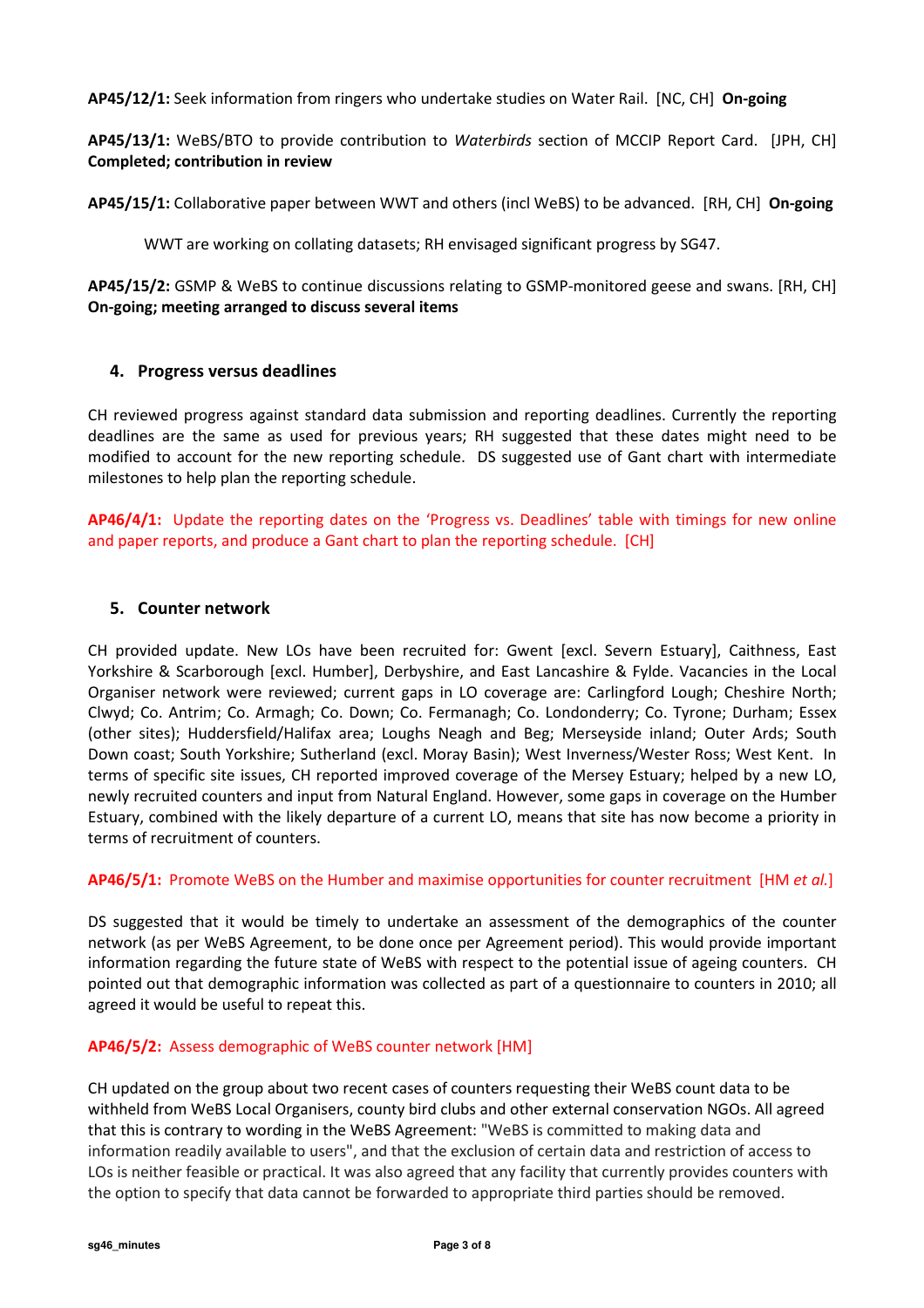Sensitive species, rare breeding species, or particularly site issues, will continue to be treated appropriately, on a case by case basis following correspondence from counters.

AP46/5/3: Update wording on website and elsewhere, to ensure that all counters are aware that WeBS is committed to making data and information readily available to users. Remove any associated means of requesting data to be withheld. [HM]

CH said a small pool of counters had participated in the Water Rail tape-lure trial; results were trickling in.

AP46/5/4: Provide a brief summary of water rail tape-lure study for SG47 [NC].

# 6. WeBS publicity and training

A WeBS training course was held at Snettisham RSPB in November 2012; others are being planned for later in the year. A training event for Natural England staff is also being arranged by NC on the Mersey.

AP46/6/1: Finalise and publicise dates of intermediate-level WeBS training courses for 2013/14. [NC]

Online tutorials to help with use of WeBS Online and to guide best practice in the field are being produced by HM; these will be made available during the summer ahead of the 2013/14 winter.

### AP46/6/2: Finish on-line tutorials and upload to website [HM]

WeBS continues to feature in the media and bird-watching press. For example, the period of October 2012 to March 2013 saw articles in BTO News and British Birds. CH has written a paper on status of Great White Egret in Britain, including a WeBS trend for the species, to be published in British Birds in May 2013.

### 7. Website and WeBS Online

CH reported that WeBS Online is operating smoothly and that the proportion of data submitted on-line continues to increase annually (now at approximately 80%). Recent developmental work has been focused on the changes to reporting (see below); consequently, work on the development of an on-line mapping tool had not been completed, but would be so when the online reporting work was finished.

RH pointed out that recent database developments by WWT would allow mapping of roost sites as part of GSMP. RH and CH agreed that it would be useful to discuss relevant synergies at a future WeBS-GSMP meeting at the BTO.

AP46/7/1: Amongst other items, on-line mapping to be discussed at WeBS-GSMP meeting [CH, RH]

### 8. Low Tide Counts

CH reported (on behalf of NC) that 12 months of Natural England-funded Low Tide Counts (LTC) on the Humber were completed successfully in October 2012. The final report is receiving final comments, and intention is to use this work as a 'LTC feature' in the new-look paper report this summer. (see 9.1, below). All sites scheduled for LTC in 2012/13 have been covered as planned; among the estuaries counted in 2012/13 were the Ribble, Mersey, Ythan, Tay, Tees, and Inland Sea. For 2013/14, estuaries due for coverage include Colne, Clyde, Southampton Water, and Portsmouth Harbour. SW pointed out the possible importance of the latter two sites with respect to RSPB casework.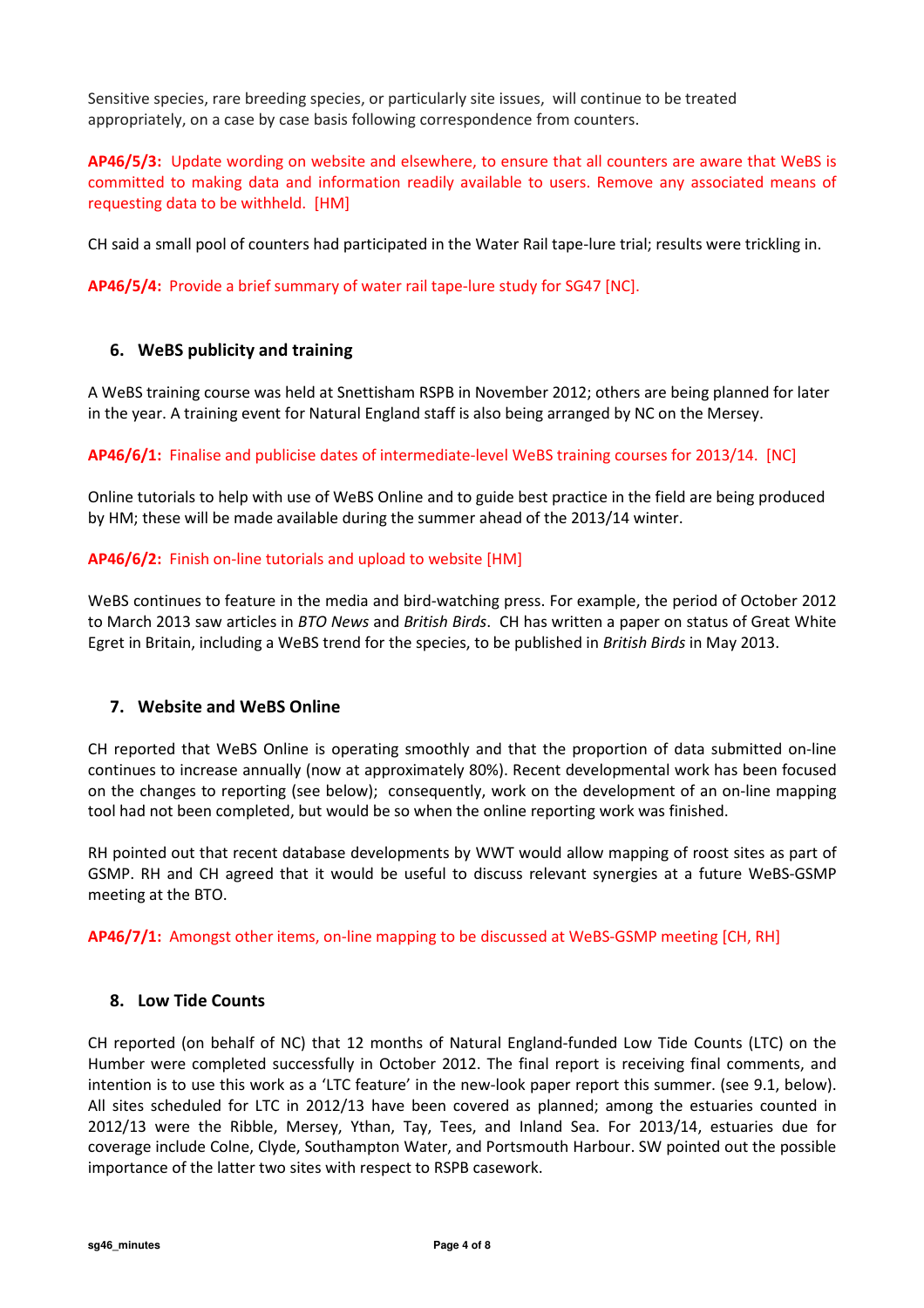# 9. WeBS report

# 9.1 Paper report

The group spent considerable time working through CH's proposed page layout for the new paper report. All agreed that content and length (44 pages) were appropriate, particularly for the first report in the new format. Suggestions (Action Points; all CH) are summarised here:

# General:

- Produce a timetable of preparation for 2013 report in order to assist in planning for future years.
- Produce a spreadsheet with various waterbird-related surveys (national and international) that are scheduled for forthcoming years. This will help in planning content for annual WeBS reports.
- Continue to use artwork (rather than photo) on front cover. Initially raised by DS, all agreed that this special WeBS tradition should probably be maintained if possible. CH to source cover artwork.

# Content:

- Habitat focused pages: as a general principle, look to focus on one or two habitats each year, rather than cover all in detail. Focus should be on estuaries in 2013. Attempt where possible to coordinate habitat focus each year with planned surveys; e.g. NEWS – rocky shores, etc.
- Liaise with RBBP re. non-natives report which is due for publication in 2014.
- Country pages: all agreed this was a good means of introducing the Country Agencies. Coordinate content through the Inter Agency Ornithology Group; plan well ahead if expecting contributions.
- Increase Alerts content in 2013; it is a one-off that is not going to feature for another three years.
- International pages: look to have IWC/AEWA as a standard feature each year, with a rotating contribution from a national scheme (preferably I-WeBS in 2013). The two would make a good double-page spread, followed by species focused flyway stories. CH to contact Olivia Crowe (I-WeBS) regarding contribution.
- Re. the selection of species-focused accounts, all agreed that in 2013 the following should be planned: (i) recent colonists (scarce herons), (ii) pochard, (iii) oystercatcher, (iv) herring gull. RH offered to help with pochard feature.
- Low Tide Counts: include a map with text byte annotations for each estuary covered in 2011/12. All agreed on use of Humber Estuary as a case study for LTC.

# 9.2 Online report

The group was shown prototype online pages by CH/GA, and worked through the structure of the reporting interface. All were pleased with progress and agreed that the content looked good. All were mindful of maximising links to other surveys and associated websites where possible; for example, DS suggested a link to the Wetlands International's Critical Sites Network (CSN) Tool.

# 10. WeBS Alerts

CH/GA reported that the next Alerts (using data up to 2010/11) have been processed and interpretation is almost complete. Alerts are on schedule to be published at the end of March 2013 via the new online reporting system. A summary article will also appear in the WeBS newsletter and the Alerts will also feature in SUKB 2013. The group discussed timetabling of publication, partly in view of the fact that Alerts are treated as official government statistics (and hence are required to be made available to Defra for 24 hours ahead of full publication). It was decided that it would be pragmatic to wait until mid April, after the end of the Easter holiday period. The week beginning Mon 15 April was tentatively agreed.

AP46/10/1: Relevant parties to be advised of the new date for Alerts publication as appropriate. [DP, CH]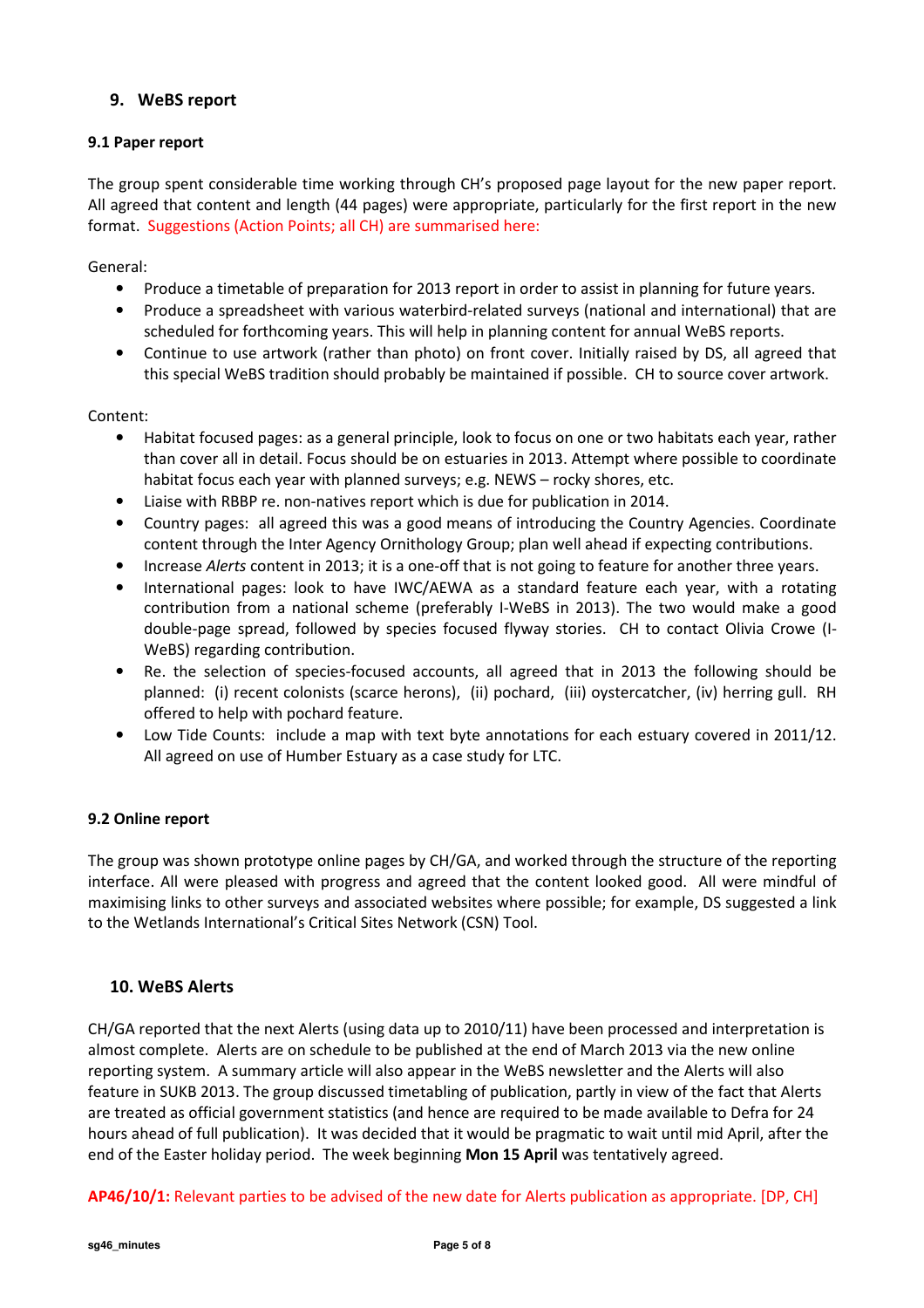GA described that, in the future, WeBS would be in a position to update the Alerts with geese, as well as some additional protected sites. All agreed that this data upload would need to be timetabled appropriately and done at in a single batch (rather than trickling in updates), perhaps in November 2013.

AP46/10/2: GA to produce short summaries detailing (i) Alerts data for publication at end of March, and (ii) additional Alerts data likely to be available for publication before the end of 2013. [GA]

The potential for Alerts for SSSIs (as well as SPAs) to be published was also discussed briefly. All agreed that it would be sensible to consult with the Inter Agency Ornithology Group re. requirement of Alerts for SSSIs.

AP46/10/3: Inter Agency Ornithology Group to be contacted re. Alerts for SSSIs. [GA]

# 11. WeBS Data Requests

CH reported that the WeBS data request system continues to operate smoothly. Final figures end-of-year figures will be circulated to Partners in early April, but based on projections, accrued surplus is likely to be down on recent years, by approximately 20%. This could make available approximately £43,000 for use on supplementary projects – **discussed below**. DS suggested that we look to allocate £40,000; all agreed.

AP46/11/1: End-of-year data request figures to be circulated to Partners. [CH]

### 12. WeBS developmental work

A formal spreadsheet of proposed uses is needed as soon as possible (AP44/11/2/1). The group reviewed on-going and other potential development work, with reference to use of the data request surplus (above):

### Stratification

CH reported (on behalf of VRS) that progress has been slow, but several analytical approaches have been tested, including a modelling approach, cluster analysis and PCA. The plan is for two papers to be drafted, (i) new population estimates for widespread species, (ii) examination of UK waterbird distributions using morphological variables. This work is planned for this spring; with budgeted time not yet used, this will be forwarded next FY. DS reiterated that the original driver of the stratification work was to strategically focus better counter effort.

AP46/12/1: Fresh revision of progress to be produced in April for circulation to Partners. This is to include work-plan and publication plan. [VRS]

#### Historic waterbird data

A medium-term timetable is in place for completion of this task. Volunteers continue to assist HM in this process; steady progress is being made. With budgeted time not yet used, this will be forwarded to future years for HM to continue to supervise and undertake this work. DS requested that an update on progress be provided for SG47. GA suggested using seasonal fieldworkers at the end of contracts to assist with this.

AP46/12/2: Update on progress with processing of historic waterbird data to be produced for SG47. [HM]

#### Methods review

Following discussions with AEWA and Wetlands International, there is a agreement that a defensive review of monitoring methods would represent a useful contribution to the AEWA Technical Series. With budgeted time not yet used, this will be forwarded to 2013/14.

AP46/12/3: Correspondence with AEWA and Wetlands International on defensive review of monitoring methods to be progressed [CH], and the item to be circulated within the AEWA Technical Committee [DS].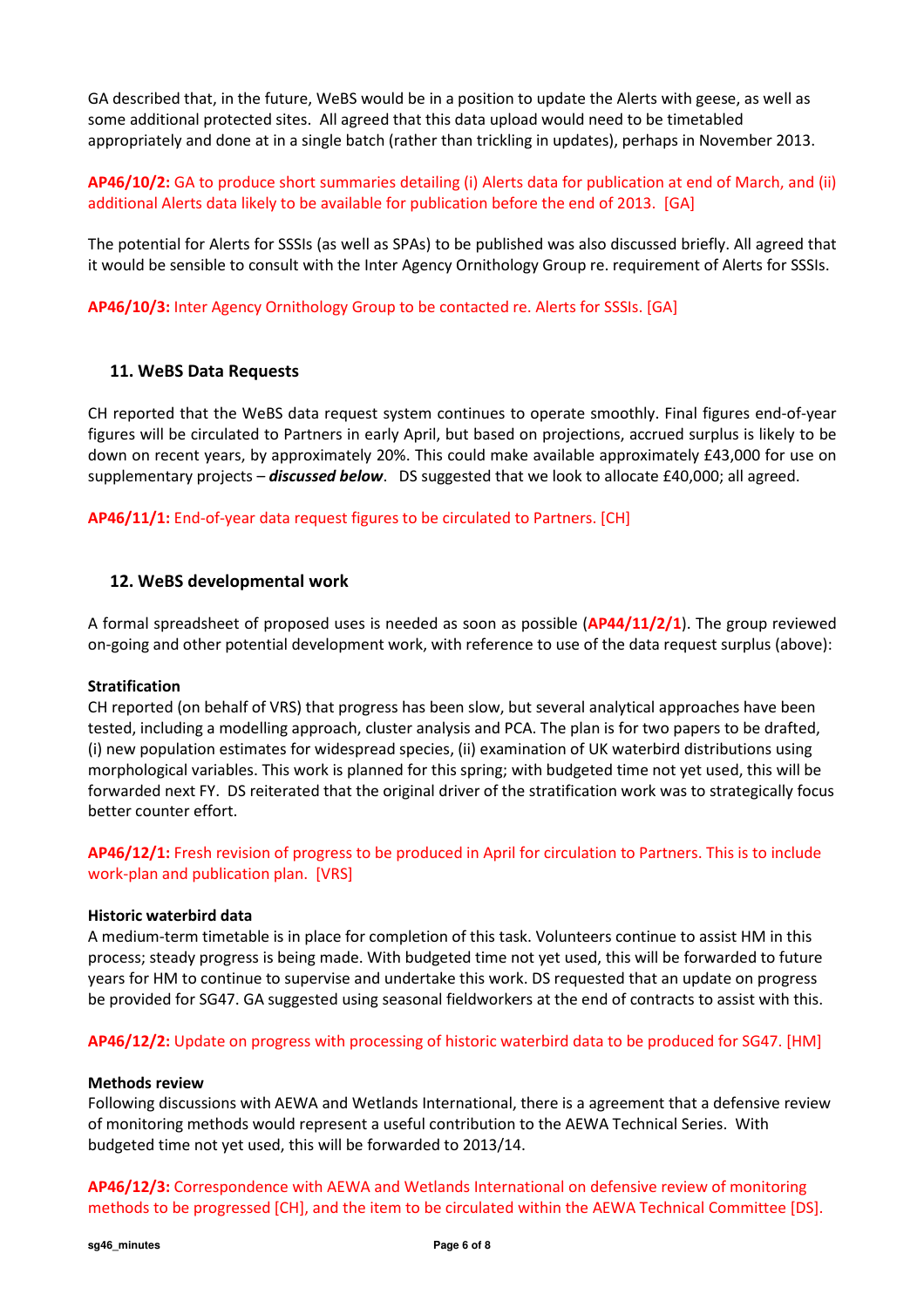### Indicators

Specification for development of an Arctic indicator is still to be finalised. DS had suggested that the UK Arctic Science conference (Cambridge, September 2013) might be a good opportunity. With budgeted time not yet used on this work, it will be forwarded to 2013/14.

### AP46/12/4: Progress work on development of Arctic indicator [CH, RH, DS]

#### International Golden Plover survey

The next flyway survey of Golden Plover is scheduled for October 2014. CH suggested that WeBS looks to facilitate organisation of this survey (via collaboration with IWSG and other national organisers). The group agreed in principle that this would potentially be a useful 'contribution in kind' to the IWC programme.

AP46/12/5: Facilitating organisation of Golden Plover survey to be costed for circulation at end of FY. [CH]

#### Conservation Drones

The group have previously endorsed investment in this technology, agreeing that a small investment in the development of techniques for remote monitoring of waterbirds would be sensible. This had not yet been fully costed. but remains a priority for use of a small amount of the surplus. AM is contacting relevant parties and it is envisaged that this development work will be progressed during 2013. DP suggested the potential for setting up a "drone network" (if not already in existence) and an associated workshop. SW agreed to circulate details of related developmental work being undertaken by Nigel Butcher (RSPB).

AP46/12/6: Progress proposal for integration of remote waterbird monitoring into WeBS; costs to be circulated at FY end [AM, CH]. \*\*\*CH attending SAMS UAV training workshop in April 2013\*\*\*

### Non Estuarine Waterbird Survey (NEWS)

NEWS is scheduled for 2014/15. Overall costs based on modified costs of previous NEWS are estimated at 109k +VAT. As discussed as SG45, funding needs to be sought. The proposal needs to be finalised, but this survey could seek to include seaducks, mammals (otter, seal), and passerines such as rock pipit, twite. Previously, the bulk of funding was secured through separate contracts with the Country Agencies and other regionally-based organisations such as Water Authorities. CH stressed that there is good potential for engaging with birding community, e.g. through payment of expenses for expeditions (*c.f.* Atlas). Approximate breakdown for NEWS1415 were presented to the group, and it was agreed that a process to seek potential funding should be initiated as soon as possible. GA described the methodological approach of previous NEWS; DS considered that it was very important to stay with the same random element. All agreed that possible funding sources via MSFD (Marine Strategic Framework Directive) could potentially be directed to fulfil coverage of previously covered sections of coast that would otherwise not be covered. Pending finalisation of overall costs, all agreed that funding the initial set-up phase of the project would represent an appropriate WeBS contribution (i.e. potential use of 9k of data request surplus).

### AP46/12/7: Progress proposal & funding strategy for NEWS; costs to be circulated at FY end [DN, CH]

SW suggested drafting a concept note in the next 3-4 months for submission to RSPB for potential funding.

### AP46/12/8: Produce concept NEWS note for RSPB by July 2013 [DN, CH]

#### Contribution to RAFOS expeditions to NW Scotland

RAFOS make an annual voluntary WeBS trip to NW Scotland. It was acknowledged they visit remote, usually unvisited area, and their request for WeBS to contribute towards their expenses was discussed. It was agreed that there might be potential for this but only when linked to other surveys such as NEWS and potential facilitation of other expeditionary parties. DS stated that WeBS is unable to commit to an annual contribution. All agreed; standard WeBS expenses cannot be reimbursed as it would set a precedent.

### AP46/12/8: Relay feedback to RAFOS, and encourage participation in NEWS [CH]